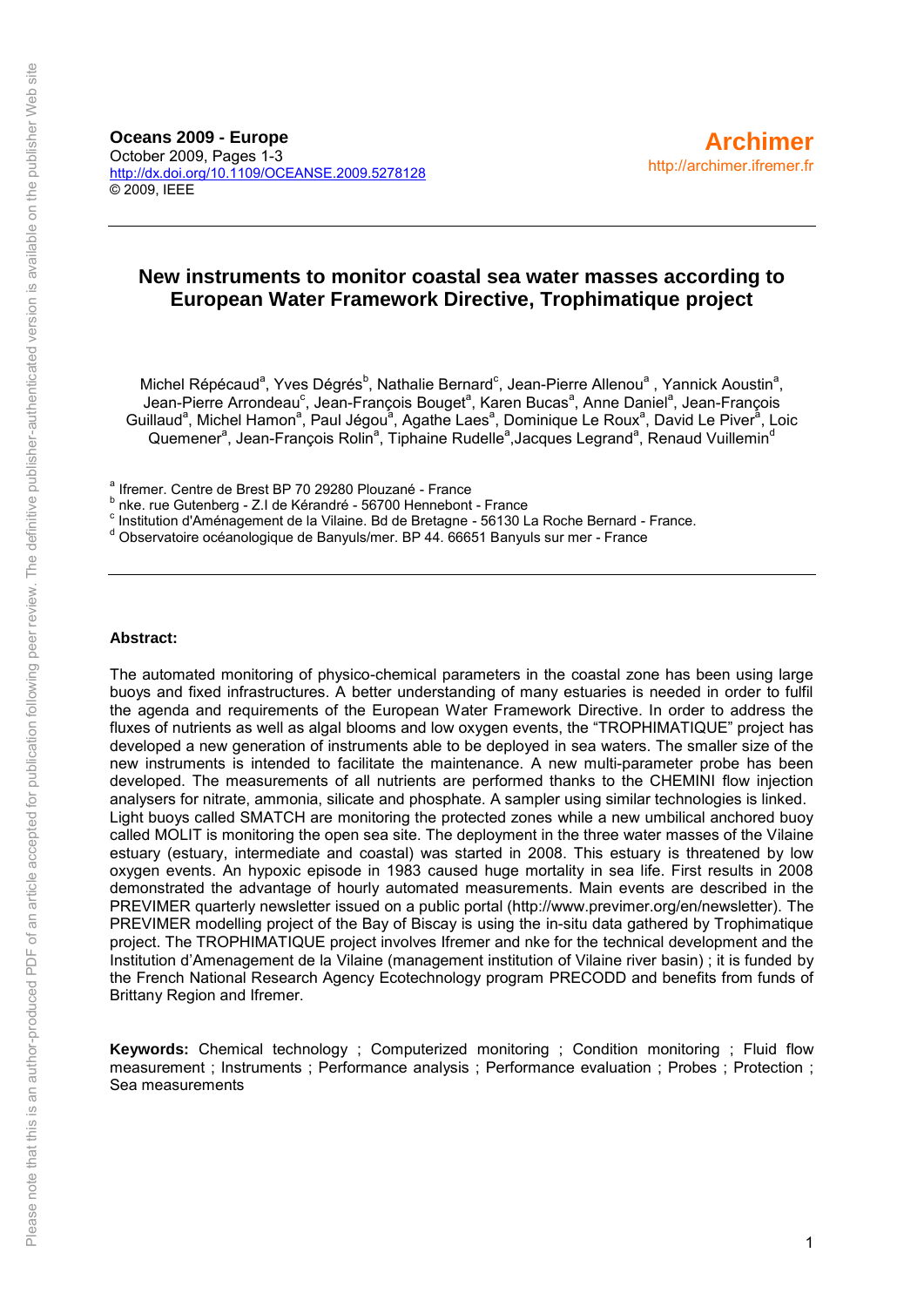### I INTRODUCTION

While the feasibility of higher frequency of measurement was demonstrated several years ago [1,2], manual sampling is still the basis for most of the assessment of the coastal zone environment. The automated monitoring of physico-chemical parameters has been done using large buoys and fixed infrastructures [3]. A better understanding of many estuaries and bays is needed in order to fulfil the agenda and requirements of the European Water Framework Directive, but manual sampling costs are a limitation. New technologies in sensors [4], improvement of scientific interpretation of long time series [6] tend to show that the next stage will include more automated measurements.

In France, the ecotechnology approach is promoted by the National Research Agency in order to mobilize R&D on environmental matters such as monitoring. In order to address the fluxes of nutrients as well as algal blooms and low oxygen events, the TROPHIMATIQUE project has developed a new generation of instruments able to be deployed in sea waters. The smaller size of the new instruments is intended to reduce the cost and facilitate maintenance.

PREVIMER is a pre-operational service in operational oceanography with the objective to produce routine analysis and forecast of the marine environment in coastal zones at various geographical scales (from the shelf to the bay) with capabilities of zooming in specific areas of particular interest. The time scale includes both retrospectives analysis and short term forecast (from T+48 to T+144 (6 days) for waves). PREVIMER provides information in the following thematic fields covering the Channel, the Bay of Biscay and the French Mediterranean coast : Currents, temperature, salinity from surface to sea bottom, Sea state: wave height, period and energy spectrum, Primary production, Sediment transport. PREVIMER uses a range of data to validate the models: in situ real time data from a tide gauges network, real time data from a wave buoy network, data from fixed buoys such as the MOLIT buoy, TS profiles collected from voluntary fishing boats and from the semi lagrangian coastal profilers Pagode.

## II TECHNOLOGICAL DEVELOPMENTS

The technical solutions and bottlenecks. The instruments for the three types of water masses addressed, need to be compatible to each another and included in a metrological procedure linked to reference laboratory methods. Among the major specifications for designing the equipments: measurement at surface level and seafloor within a short time anti-fouling protection, in-situ calibration for nutrients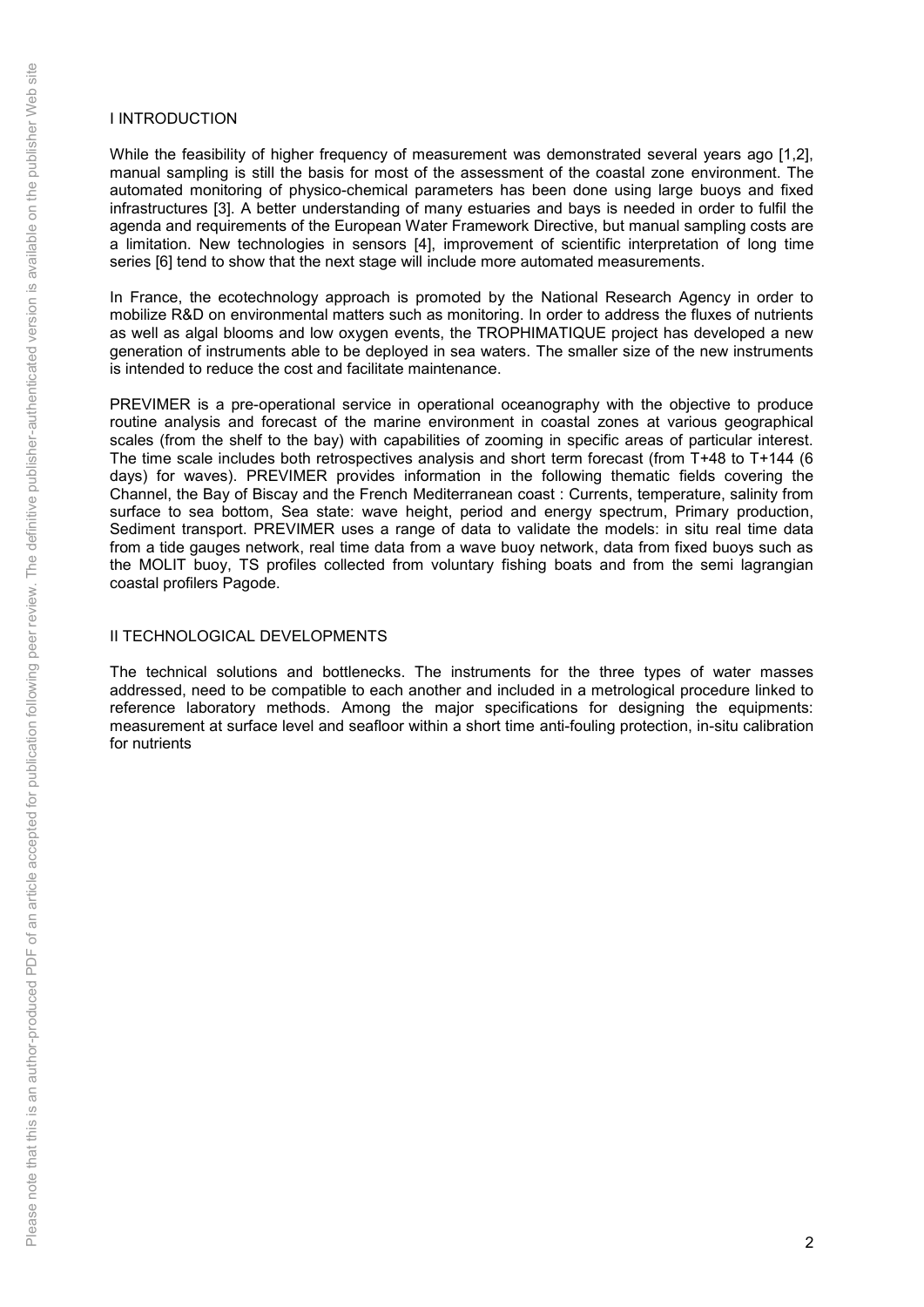#### *CHEMINI flow injection analysis instruments*

The measurement of all nutrients are performed thanks to the CHEMINI flow injection analysers for nitrate, ammonia, silicate and phosphate. A sampler using similar technologies



is linked to it.

|  | <b>Fig 1-</b> - Chemini - Chemical analyser using Flow injection analysis. |  |  |
|--|----------------------------------------------------------------------------|--|--|
|  |                                                                            |  |  |

|                                                    | Ammonium Nitrate              |                                                     | Phosphate                   | Silicate                |
|----------------------------------------------------|-------------------------------|-----------------------------------------------------|-----------------------------|-------------------------|
| Limit of<br>detection<br>$\mu$ mol.l <sup>-1</sup> | 0.05                          | 0.5                                                 | 0,04                        | 0,1                     |
| Linearity<br>$\mu$ mol.l <sup>-1</sup>             | $0 - 300$                     | $0 - 60$                                            | $0 - 5$                     | $0 - 200$               |
| Precision<br>$\mu$ mol.l <sup>-1</sup>             | 3 % to 5 2 % to 2             |                                                     | 4,5 % to 2 2,8 % to 5       |                         |
| Detection                                          |                               | Fluorimetry Colorimetry                             |                             | Fluorimetry Colorimetry |
| Reference<br>Method                                | Kérouel,<br>Aminot<br>[1],[2] | Bendschneider,<br>[3]<br>Robinson<br>Photoréduction | Frank et al. Mullin,<br>[4] | $Riley$ <sup>[5]</sup>  |
| Publication                                        | prep                          | Laes et al. In Laes et al. In<br>prep               |                             |                         |

### *Small buoys for protected areas*

Small buoys called SMATCH monitor protected zones. Their weight of 11 kg allows versatility of deployment. The communication may be by Iridium satellite link or aGPRS link. They have also self positioning by GPS.

A new multi-parameter probe has been developed by nke company . It is protected against biofouling and measures temperature, depth, conductivity, turbidity, dissolved oxygen, fluorescence and pH.



*Fig.2* - - Smatch buoy



*Fig.3* - - Molit buoy

*The open sea monitoring: Marel Molit\_buoy* 

A new umbilically anchored buoy called MOLIT has been designed for the monitoring of open sea site. It uses all the background and patents of the Marel systems deployed in several estuaries in France [2]. This new concept allows rather more comfortable work at sea, and this platform is also designed to be considered as an unmanned automated floating lab.

The sea water is pumped threw a pipe from the bottom of the sea and from a sub-surface position. All the water circulation is protected against the fouling by a system of chlorination between two measurements. Each 30 minutes, data from the probes are collected and logged until daily data transmission by GSM to the ground station.

### III SITE OF DEPLOYMENT: THE VILAINE ESTUARY

The deployment in the three water masses of the Vilaine estuary (estuary, intermediate and coastal) started in 2008. This estuary is threatened by low oxygen events (hypoxy). An hypoxic episode in 1982 caused huge mortality of sea life. Every year, the chlorophyll spring blooms are intense in the Bay of Vilaine (Fig 4), in addition the vicinity of the high flow Loire river must be considered.